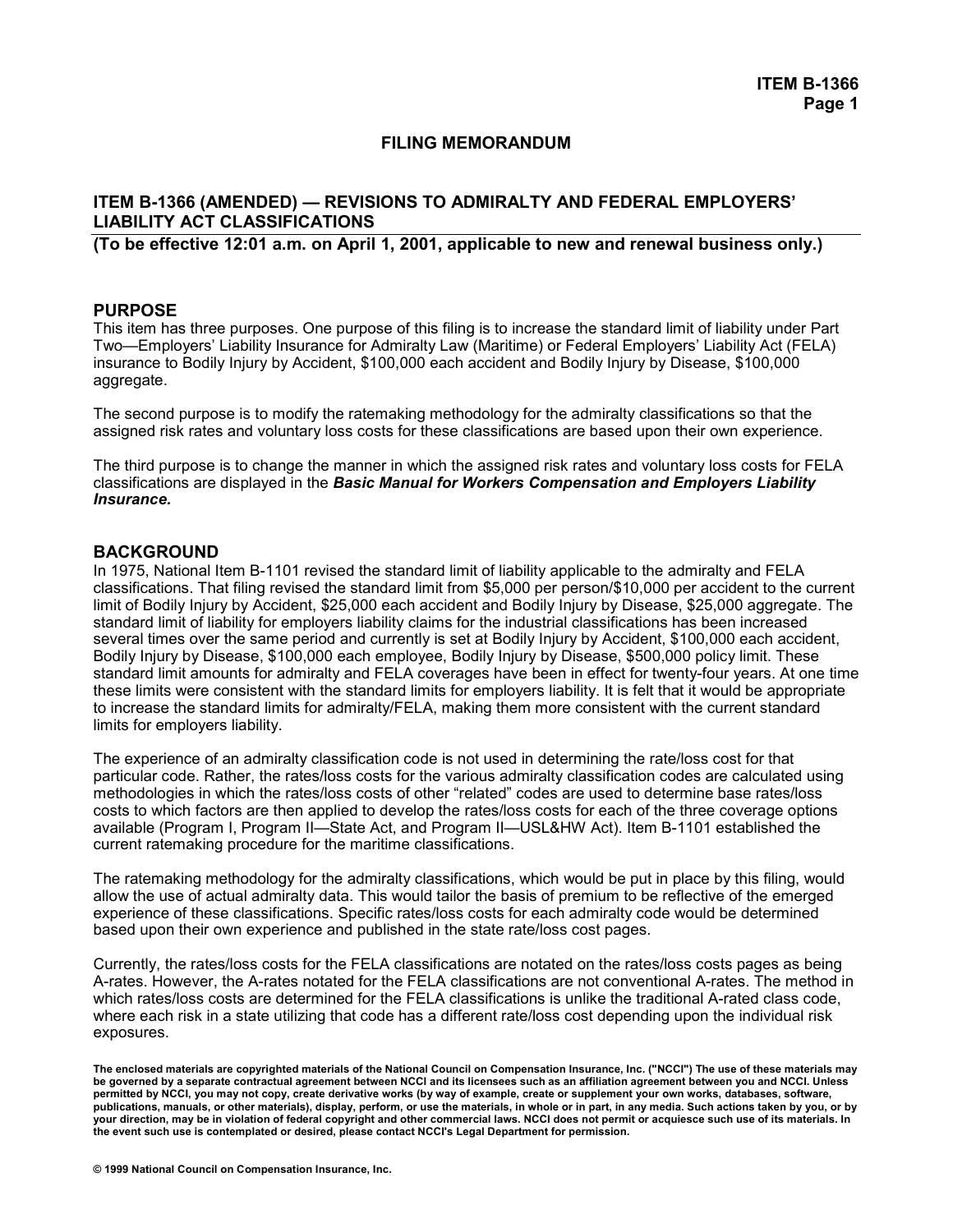In contrast to the "traditional A-rate", the rates/loss costs for the FELA codes are not determined on an individual risk basis but rather are determined using a methodology similar to that currently used for the admiralty classifications. The rates for the FELA classification codes are calculated using the rates/loss costs of other "related" codes with factors being applied to determine the rates for each of the three coverage options available (Program I, Program II—State Act, and Program II—USL&HW Act). Due to the current methodology utilized, all risks subject to a particular FELA class code in a state are subject to the same rate/loss cost. However, no specific rates/loss costs are shown for these codes in the state loss cost/rate pages.

Our records indicate that there are a very limited number of risks assigned to the FELA classification codes. Due to this limited number of risks, no ratemaking methodology change is being proposed for the FELA classifications as insufficient experience exists to develop credible rates/loss costs. However, as Item B-1323 eliminated A-rates in the majority of the states and as the FELA classifications are not in actuality true A-rates, it is felt that it would reduce confusion and would be beneficial if the rates/loss costs developed for the FELA classifications (calculated utilizing the current approved methodology) were printed in the loss costs/rate pages.

# **PROPOSAL**

It is proposed that the standard limit for admiralty/FELA classes be revised to \$100,000. The change in standard limit requires that the currently approved FELA and Admiralty increased limits factors (ILFs) be restated on a \$100,000 standard limit. To restate the ILFs, the currently approved ILF at a particular limit is divided by the currently approved \$100,000 limit ILF. ILFs will not be necessary for limits of \$100,000 or lower. The minimum premiums for admiralty/FELA increased limits will not change with this filing.

It is proposed that an admiralty ratemaking methodology that uses the actual admiralty data in determining the assigned risk rates and voluntary loss costs for the admiralty codes be implemented.

It is further proposed that the "A" designation be removed from the FELA assigned risk rates and voluntary loss costs shown in the state assigned risk and voluntary loss cost pages. This designation will be replaced with the actual rate/loss cost for each FELA classification as developed using the current ratemaking methodology.

It is additionally proposed that minor changes be made to *Basic Manual* Rule XIII.D.2. Increased Limits, to clarify the intent that the total premium for admiralty and/or FELA coverage under the policy, including increased limits, shall be determined by applying the ILF factor in the Table for Increased Limits to the total premium for admiralty or FELA classifications.

# **IMPACT**

There will be no premium impact, other than rounding, associated with the revised increased limits factors for risks at limits of \$100,000 and above. Any risk that previously had limits of less than \$100,000 will receive a premium increase, corresponding to the increased coverage provided by the new standard limit of \$100,000. Furthermore, this filing will provide for more equitable rates and rating values for the admiralty classifications by allowing these values to based on their own experience. In addition, no premium impact is anticipated as a result of the display of the FELA assigned risk rates and voluntary loss costs.

## **IMPLEMENTATION**

The revised ratemaking methodology for the admiralty classifications will be utilized in the next annual rate filing performed in North Carolina (**tentatively scheduled for April 1, 2001**). The changes to the printing procedures for the FELA rates/loss costs and the increase to the standard limit for Part Two—Employers Liability for Admiralty or FELA insurance will be implemented upon approval of the aforementioned next annual rate filing. The attached exhibits illustrate these changes to the *Basic Manual for Workers Compensation and Employers Liability Insurance.*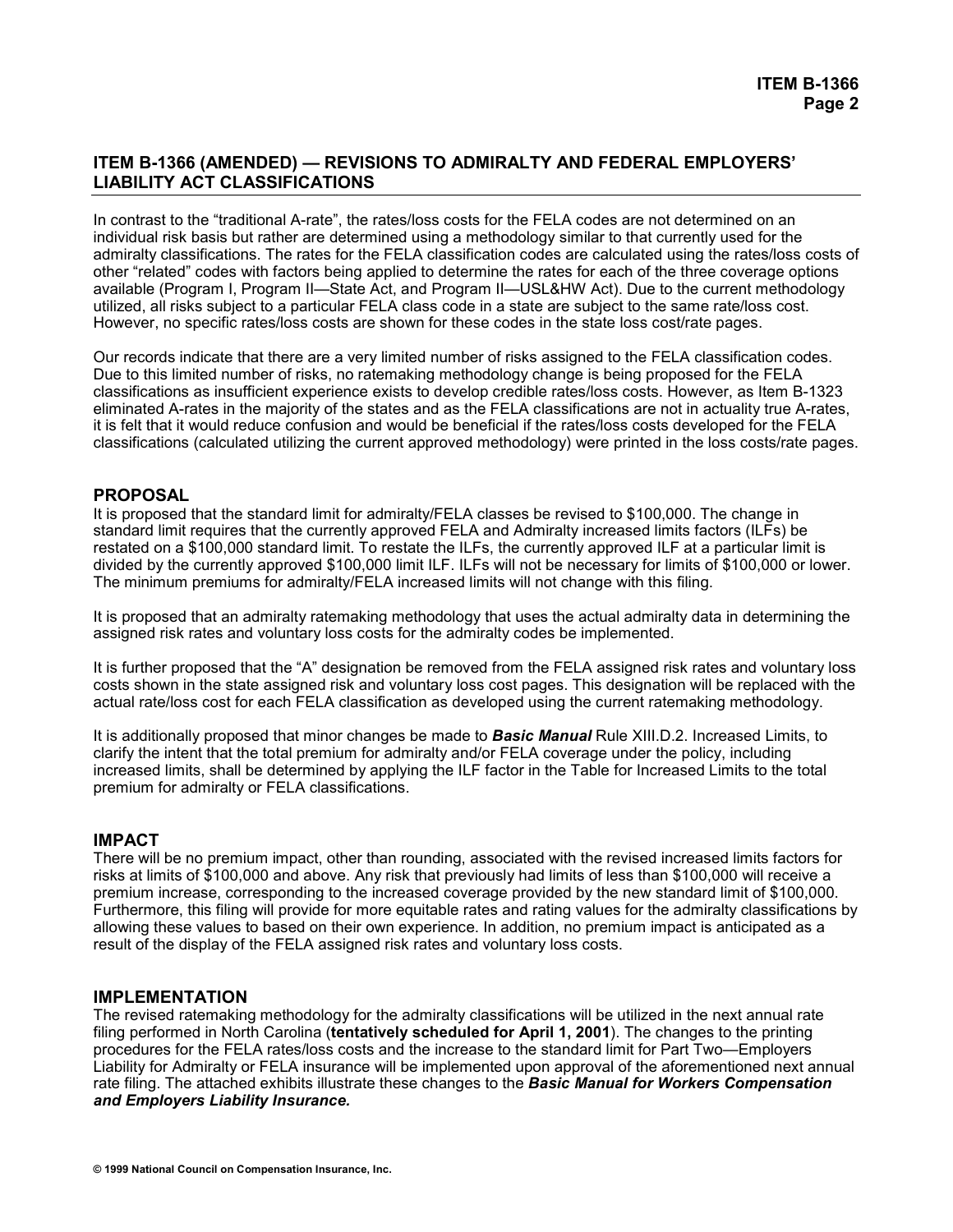# **EXHIBIT I**

# **BASIC MANUAL**

# **RULE XIII**

# **RULE XIII—THE ADMIRALTY LAW, THE FEDERAL EMPLOYERS' LIABILITY ACT, AND THE MIGRANT AND SEASONAL AGRICULTURAL WORKER PROTECTION ACT**

## **B. DESCRIPTION OF COVERAGE PROGRAMS**

 The Standard Policy may be used to provide insurance for liability under one or more state workers compensation laws and also for liability under admiralty law or FELA. There are two programs to furnish such insurance:

### **1. PROGRAM I**

 Provides, under Part One—Workers Compensation Insurance, statutory liability under the workers compensation law of any state designated in Item 3.A. of the Information and, under Part Two— Employers Liability Insurance, employers liability for damages under admiralty law or FELA, subject to a standard limit of \$25,000 \$100,000.

#### **2. PROGRAM II**

 Provides the same coverage as Program I, but with the addition of Voluntary Compensation. Under Program II, the insurance carrier will offer a settlement of a claim strictly in accord with the statutory benefits provided in the workers compensation law designated in the voluntary compensation endorsement attached to the policy as if the claim were subject to such law, instead of subject to the laws of negligence. If the offer of settlement is rejected, employers liability then applies to such claim or suit, with the same standard limit as for Program I.

## **C. COVERAGE**

## **1. ADMIRALTY LAW ENDORSEMENTS**

 To provide Program I for admiralty law, attach the Standard Maritime Coverage Endorsement (WC 00 02 01 A). To provide Program II for admiralty law, also attach the Standard Voluntary Compensation Maritime Coverage Endorsement (WC 00 02 03).

## **2. ADMIRALTY LAW COVERAGE OPTION**

 The Maritime Coverage Endorsement excludes liability to provide transportation, wages, maintenance, and cure. This endorsement may optionally include a provision to insure such liability for an additional premium based upon a rate to be determined by the carrier from its evaluation of the exposures presented by the risk.

## **3. FELA ENDORSEMENTS**

 To provide Program I for employments subject to FELA, attach the Standard Federal Employers' Liability Act Coverage Endorsement (WC 00 01 04). To provide Program II, also attach the Standard Voluntary Compensation and Employers Liability Coverage Endorsement (WC 00 03 11 A).

#### **4. USL&HW ACT**

 When insurance is provided for liability under admiralty law or FELA, insurance for liability under the USL&HW Act also may be necessary. To provide such insurance, attach the Standard Longshore and Harbor Workers' Compensation Act Coverage Endorsement (WC 00 01 06 A).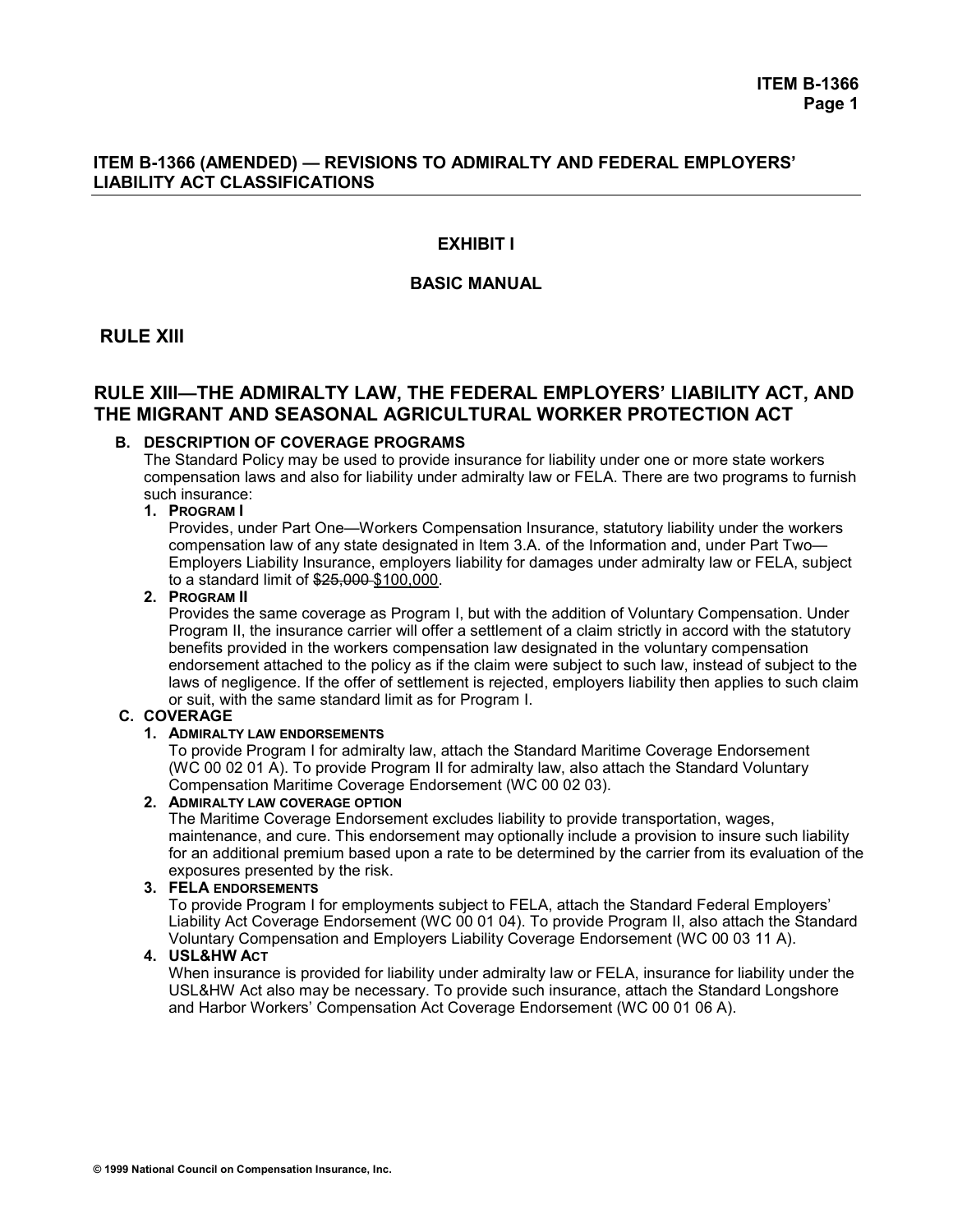# **EXHIBIT I**

## **BASIC MANUAL**

## **5. MSAWPA ENDORSEMENT**

 Coverage for the Migrant and Seasonal Agricultural Worker Protection Act is afforded by adding the Migrant and Seasonal Agricultural Worker Protection Act Coverage Endorsement (WC 00 01 11). The premium for this endorsement is based upon a rate to be determined by the carrier from its evaluation of the exposures presented by the risk.

## **D. LIMITS OF LIABILITY**

## **1. STANDARD LIMIT**

 The standard limit of liability under Part Two—Employers Liability Insurance for Admiralty or FELA insurance under Program I or II is \$25,000 \$100,000.

 **a. ACCIDENT LIMIT**

The limit of liability applies to all bodily injury arising out of any one accident.

#### **b. DISEASE LIMIT**

 The limit of liability also applies as a separate aggregate limit for all bodily injury by disease. The aggregate limit applies separately to bodily injury by disease arising out of work in each state shown in Item 3.A. of the Information Page.

#### **c. SHOW LIMITS ON ENDORSEMENT**

 These limits of liability must be stated in the Maritime Coverage Endorsement and/or the Federal Employers' Liability Act Coverage Endorsement.

| Table for Increased Limits*                        |                       |               |                        |            |  |  |  |  |  |
|----------------------------------------------------|-----------------------|---------------|------------------------|------------|--|--|--|--|--|
|                                                    |                       | <b>Factor</b> | <b>Minimum Premium</b> |            |  |  |  |  |  |
| <b>Limit Per Accident</b>                          | Program I             | Program II    | Program I              | Program II |  |  |  |  |  |
| <del>25.000</del>                                  | 4.00                  | 4.00          | \$100                  | \$200      |  |  |  |  |  |
| 50,000                                             | 4.25                  | 4.23          | 409                    | 218        |  |  |  |  |  |
| 100.000                                            | <del>1.62</del> -1.00 | 1.56-1.00     | 115                    | 230        |  |  |  |  |  |
| 150.000                                            | 1.89 1.17             | 1.80 1.15     | 119                    | 238        |  |  |  |  |  |
| 200.000                                            | $2.11 - 1.30$         | 2.00-1.28     | 123                    | 246        |  |  |  |  |  |
| 300,000                                            | 2.45 1.51             | 2.31 1.48     | 129                    | 258        |  |  |  |  |  |
| 400.000                                            | 2.72 1.68             | 2.55 1.63     | 134                    | 268        |  |  |  |  |  |
| 500.000                                            | 2.92-1.80             | 2.73-1.75     | 138                    | 276        |  |  |  |  |  |
| *Refer to Appendix E for additional limits values. |                       |               |                        |            |  |  |  |  |  |

#### **2. INCREASED LIMITS**

 Increased limits of liability under Part Two—Employers Liability Insurance are available. The additional total premium including for increased limits shall be determined by applying the factor in the Table for Increased Limits to the total premium for admiralty or FELA classifications before application of:

- a. Expense Constant
- b. Experience rating modification
- c. Premium discount or retrospective rating adjustment

The premium for increased limits is subject to an experience rating modification.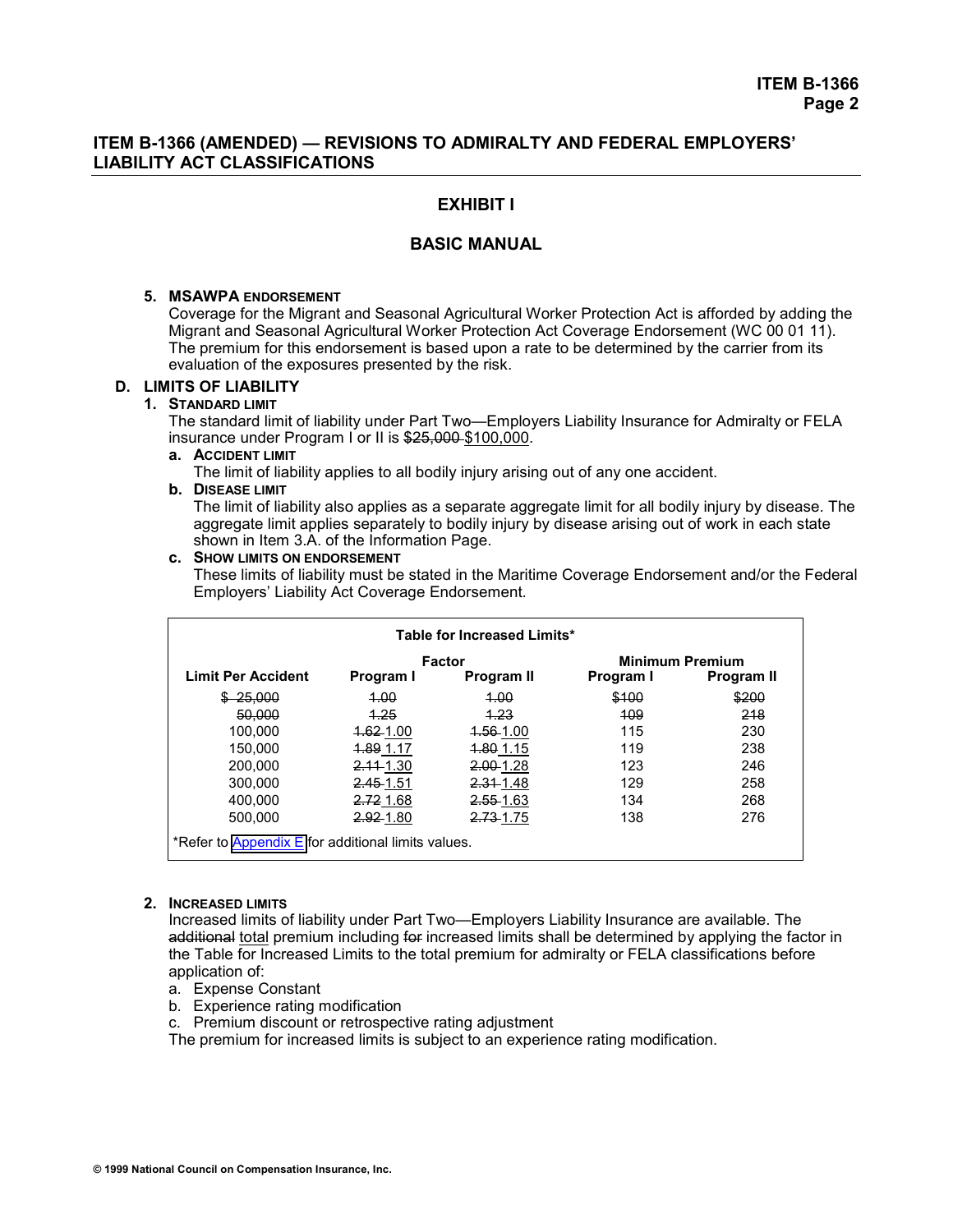# **EXHIBIT II**

| <b>Factor</b>   |           |              | Minimum Premium For Increased |           |            |
|-----------------|-----------|--------------|-------------------------------|-----------|------------|
| Limit per       |           |              | Limits                        |           |            |
| <b>Accident</b> | Program I | Program II   |                               | Program I | Program II |
|                 |           |              |                               |           |            |
| 25.000          | 1.00      | 4.00         |                               | \$<br>100 | 200        |
| 30,000          | 4.06      | 4.05         |                               | 403       | 206        |
| 40,000          | 4.16      | 4.14         |                               | 406       | 212        |
| 50,000          | 4.25      | 4.23         |                               | 109       | 218        |
| 100,000         | 4.62      | 4.56<br>1.00 | 1.00                          | 115       | 230        |
| 150,000         | 1.89      | 4.80<br>1.17 | 1.15                          | 119       | 238        |
| 200,000         | 2.11      | 2.00<br>1.30 | 1.28                          | 123       | 246        |
| 250,000         | 2.30      | 2.17<br>1.42 | 1.39                          | 126       | 252        |
| 300,000         | 2.45      | 1.51<br>2.31 | 1.48                          | 129       | 258        |
| 400,000         | 2.72      | 2.55<br>1.68 | 1.63                          | 134       | 268        |
| 500,000         | 2.92      | 2.73<br>1.80 | 1.75                          | 138       | 276        |
| 600,000         | 3.10      | 1.91<br>2.89 | 1.85                          | 141       | 282        |
| 700,000         | 3.24      | 3.02<br>2.00 | 1.94                          | 143       | 286        |
| 800,000         | 3.37      | 2.08<br>3.13 | 2.01                          | 145       | 290        |
| 900,000         | 3.48      | 3.23<br>2.15 | 2.07                          | 146       | 292        |
| 1,000,000       | 3.58      | 2.21<br>3.32 | 2.13                          | 148       | 296        |
| 1,500,000       | 3.93      | 3.64<br>2.43 | 2.33                          | 153       | 306        |
| 2,000,000       | 4.16      | 2.57<br>3.84 | 2.46                          | 157       | 314        |
| 2,500,000       | 4.32      | 2.67<br>3.99 | 2.56                          | 160       | 320        |
| 3,000,000       | 4.44      | 2.74<br>4.10 | 2.63                          | 163       | 326        |
| 3,500,000       | 4.52      | 2.79<br>4.17 | 2.67                          | 166       | 332        |
| 4,000,000       | 4.59      | 2.83<br>4.23 | 2.71                          | 169       | 338        |
| 4,500,000       | 4.65      | 4.29<br>2.87 | 2.75                          | 172       | 344        |
| 5,000,000       | 4.69      | 4.32<br>2.90 | 2.77                          | 175       | 350        |
| 6,000,000       | 4.76      | 4.38<br>2.94 | 2.81                          | 181       | 362        |
| 7,000,000       | 4.81      | 2.97<br>4.43 | 2.84                          | 187       | 374        |
| 8,000,000       | 4.84      | 4.46<br>2.99 | 2.86                          | 193       | 386        |
| 9,000,000       | 4.87      | 3.01<br>4.48 | 2.87                          | 199       | 398        |
| 10,000,000      | 4.89      | 4.50<br>3.02 | 2.88                          | 205       | 410        |
| 15,000,000      | 4.95      | 4.56<br>3.06 | 2.92                          | 230       | 460        |
| 20,000,000      | 4.97      | 3.07<br>4.57 | 2.93                          | 255       | 510        |
| 25,000,000      | 4.98      | 4.58<br>3.08 | 2.94                          | 280       | 560        |
|                 |           |              |                               |           |            |

# **BASIC MANUAL APPENDIX E TABLE II**